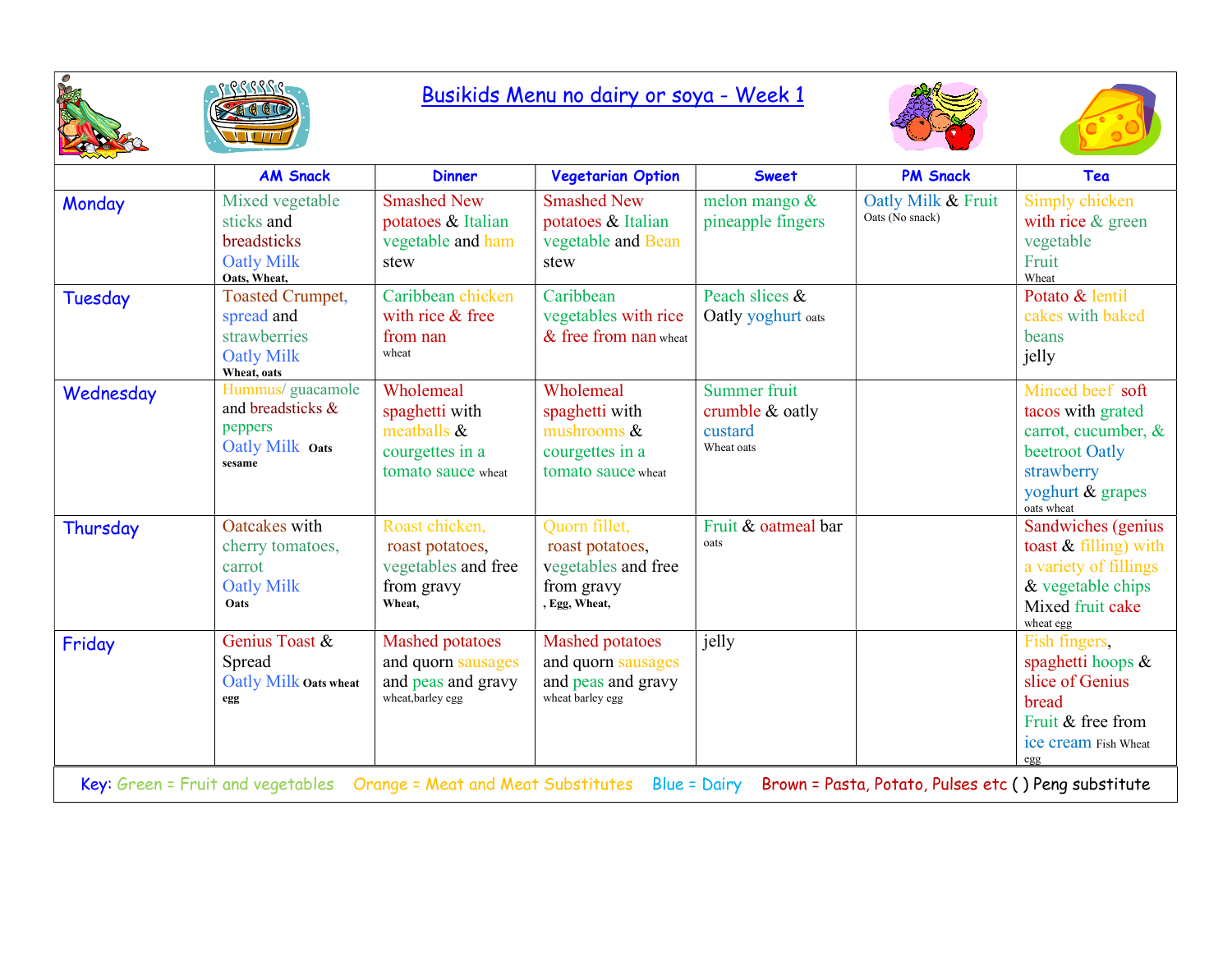

## Busikids Menu no dairy or soya - Week 2





|           | <b>AM Snack</b>                                                                                                   | <b>Dinner</b>                                                                         | Vegetarian option                                                                             | <b>Sweet</b>                                                        | <b>PM Snack</b> | Tea                                                                                                                                                 |
|-----------|-------------------------------------------------------------------------------------------------------------------|---------------------------------------------------------------------------------------|-----------------------------------------------------------------------------------------------|---------------------------------------------------------------------|-----------------|-----------------------------------------------------------------------------------------------------------------------------------------------------|
| Monday    | Genius toast and<br>fresh fruit<br><b>Oatly Milk</b><br>Wheat, Egg Oats                                           | Leek ham & cheese<br>macaroni bake free<br>from garlic bread &<br>cucumber Wheat oats | Leek mushroom &<br>cheese macaroni<br>bake free from<br>garlic bread &<br>cucumber Wheat oats | Bananas & free<br>from ice cream                                    |                 | Marmite/violife<br>cheese pastry<br>wheels with salad<br>sticks & veg chips<br>Jelly Wheat celery barley<br>oats rye                                |
| Tuesday   | Genius toast $\&$<br>Spread<br><b>Oatly Milk</b><br>wheat egg oats                                                | Chicken & ham<br>Paella for All and<br>salad                                          | Vegetable Paella for<br>All and salad                                                         | <b>Beetroot</b> brownie<br>wheat egg                                |                 | Herby tomato &<br>bean pasta<br>Fruit Wheat                                                                                                         |
| Wednesday | <b>Savoury biscuits</b><br>(oatcake)with<br>cucumber and<br>Violife cheese<br>sticks<br><b>Oatly Milk</b><br>oats | Roast chicken,<br>roast potatoes,<br>vegetables and<br>gravy<br>Egg, Wheat,           | Quorn fillet,<br>roast potatoes,<br>vegetables and<br>gravy<br>Egg                            | Pineapple upside<br>down cake & free<br>from ice cream wheat<br>egg |                 | Quorn Sausage in a<br>bun & spaghetti<br>hoops(baked beans<br>on toast) with<br>cucumber sticks<br>Fruit & Oatly<br>yoghurt Wheat barley egg<br>oat |
| Thursday  | Hummus/ guacamole<br>and breadsticks &<br>peppers<br>OatlyMilk<br>sesame, Wheat                                   | Aztec sun pie<br>Wheat oats                                                           | Aztec sun pie with<br>vegetables mince<br>Wheat oats                                          | Home made banana<br><b>bread</b> wheat egg                          |                 | Cheesy(violife)<br>courgette pepper<br>ham & sweetcorn<br>pasta bake free<br>fromice cream<br>& tropical fruits<br>Wheat oat                        |
| Friday    | Genius fruit loaf<br>and fresh fruit<br><b>Oatly Milk</b><br>Wheat, Egg Oats                                      | Turkey chilli con<br>carne and rice                                                   | Vegetable chilli con<br>carne and rice                                                        | Pear and raspberries<br>and Oatlystrawberry<br>yoghurt oats         |                 | Finger sandwiches<br>genius(toast)<br>(egg/ham/violife<br>cheese), Scones with<br>spread/jam, apple $Egg$<br>wheat                                  |

Key : Green = Fruit and vegetables Orange = Meat and Meat Substitutes Blue = Dairy Brown = Pasta, Potato, Pulses etc ( ) Peng substitute